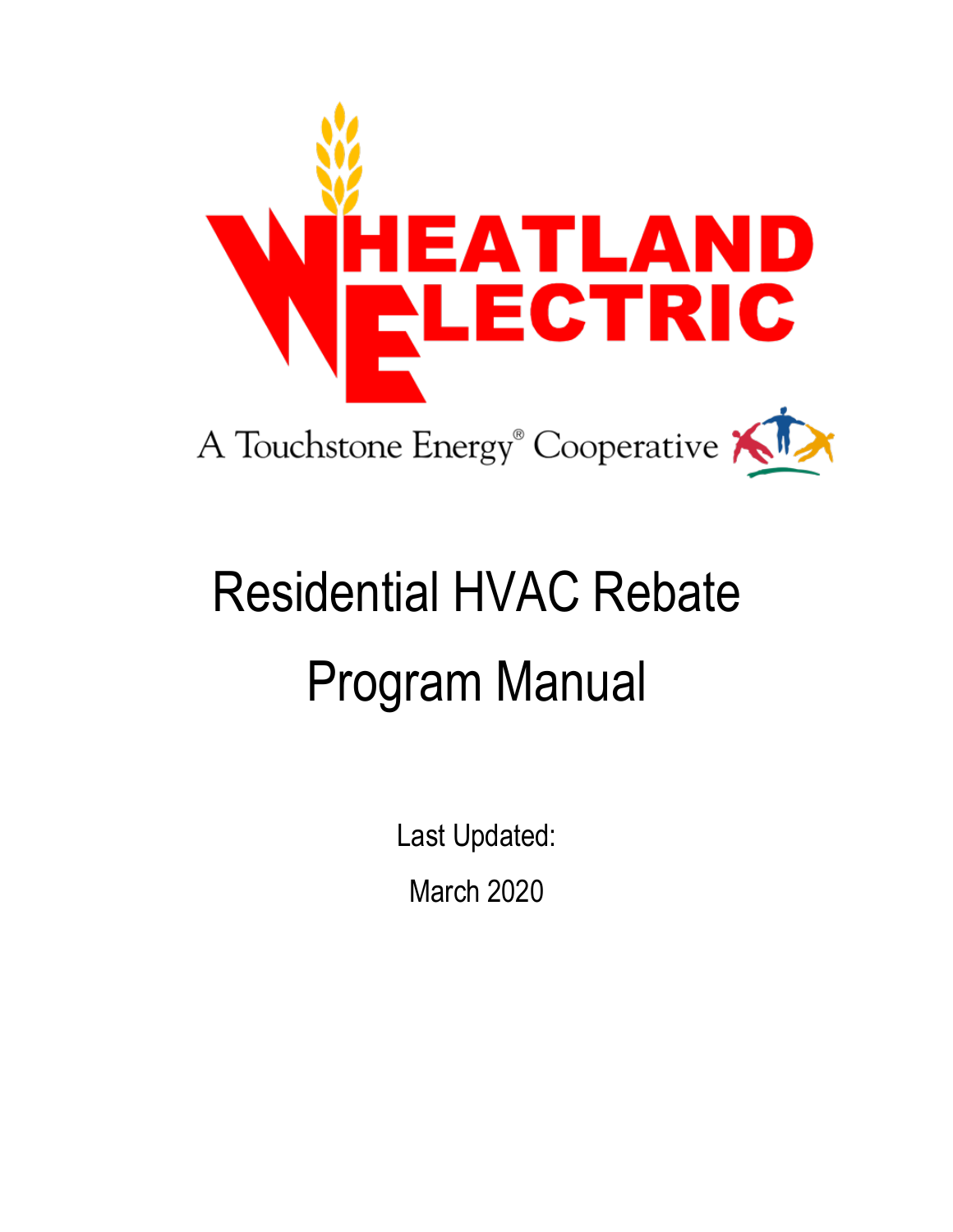# **Table of Contents**

L.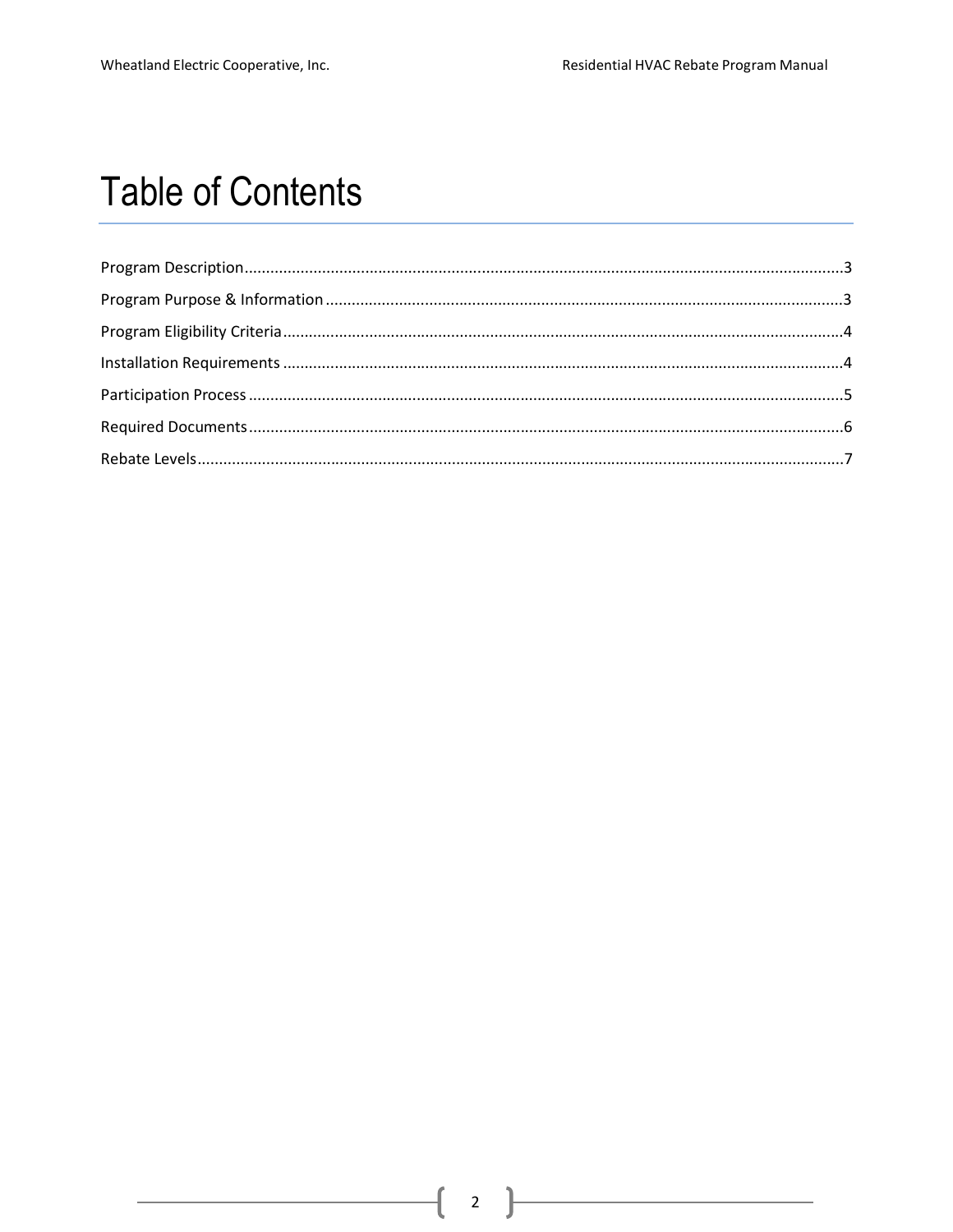# Program Description

Wheatland Electric Cooperative, Inc. (WECI) offers rebate incentives to residential members for the installation of energy-efficient heating, ventilation and air conditioning (HVAC) systems. HVAC system replacements in existing single-family homes may qualify for rebate incentives through WECI's Residential HVAC Rebate Program. To qualify for incentives, participants must meet all program eligibility criteria and satisfy all installation requirements. WECI's Residential HVAC Program is subject to change without prior notice.

# Program Purpose & Information

Heating and cooling a house often accounts for a majority of a household's monthly energy costs. That being the case, homeowners have a great opportunity to save energy and money by installing a more efficient HVAC system. The purpose of WECI's rebate incentives is to help the homeowner in making the decision to improve the efficiency of their HVAC system. Ultimately, higher efficiency equates to lower monthly energy bills and improved comfort.

There are two standard measures that are most commonly used to rate the efficiency of HVAC systems, Seasonal Energy Efficiency Ratio (SEER) and Energy Efficiency Ratio (EER). The higher the SEER or EER rating, the more efficient the system is. Heat pump systems have an additional measure of efficiency called Heating Seasonal Performance Factor (HSPF). Ground source heat pump systems have an additional measure of efficiency called Coefficient of Performance (COP).

HVAC efficiency requirements for this program are outlined in the Installation Requirements section. To accurately determine the SEER, EER, HSPF, and COP of HVAC systems, the Air-Conditioning, Heating and Refrigeration Institute (AHRI) rate them. Each rated system is assigned an AHRI Reference Number which uniquely identifies that HVAC system. All newly installed HVAC systems must have a valid AHRI reference number in order to qualify for incentives through this program. Refer to the online [AHRI Product Directory](http://www.ahridirectory.org/ahridirectory) to look up an HVAC system's efficiency ratings.

3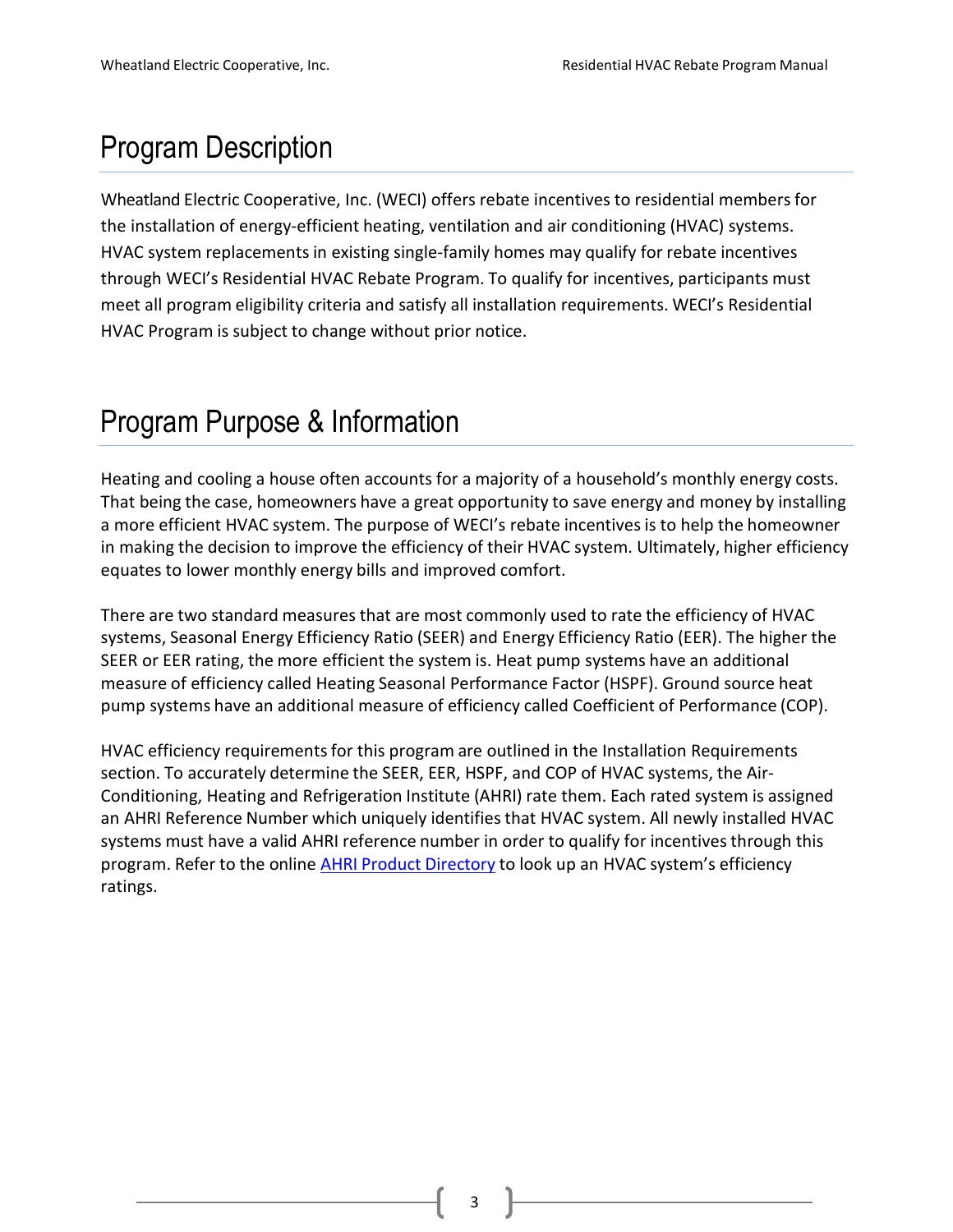# Program Eligibility Criteria

A participant in WECI's HVAC Rebate Program must meet all of the following eligibility criteria to qualify for incentives:

- 1. Must be an existing single-family home (new-construction homes are not eligible)
- 2. Home must be located within WECI's service area and receive electricity from WECI
- 3. Participant must be a residential member or a landlord (dealers may not participate)
- 4. Participant must complete and submit an HVAC Rebate Application (must be received within 60 days of the installation date)

# Installation Requirements

An eligible participant must ensure that all of the following installation requirements are satisfied to receive incentives through WECI's Residential HVAC Rebate program:

- 1. Installation must be performed by HVAC contractor (must have EIN# verifying business status)
- 2. Replaced HVAC system(s) must be at least 10 years old
- 3. For each HVAC system replacement, the indoor and outdoor units must be replaced on the same installation date
- 4. New HVAC system(s), the combination of indoor and outdoor unit, must be rated by AHRI (must have valid AHRI reference number)
- 5. New HVAC system's AHRI rated efficiency values must satisfy the following:
	- a. SEER greater than or equal to 13
	- b. HSPF greater than or equal to 8.0 (Heat Pumps Only)
- 6. New HVAC system(s) capacity must not exceed 65,000 BTU/Hr (5.4 tons)
- 7. New HVAC system(s) must be properly sized to the dwelling according to ASHRAE or ACCA Manual J standards
- 8. Window A/C units are not eligible for incentives:

*Note that the HVAC contractor is responsible for obtaining proper permits for equipment installation and ensuring that all municipal and county code requirements are satisfied.*

4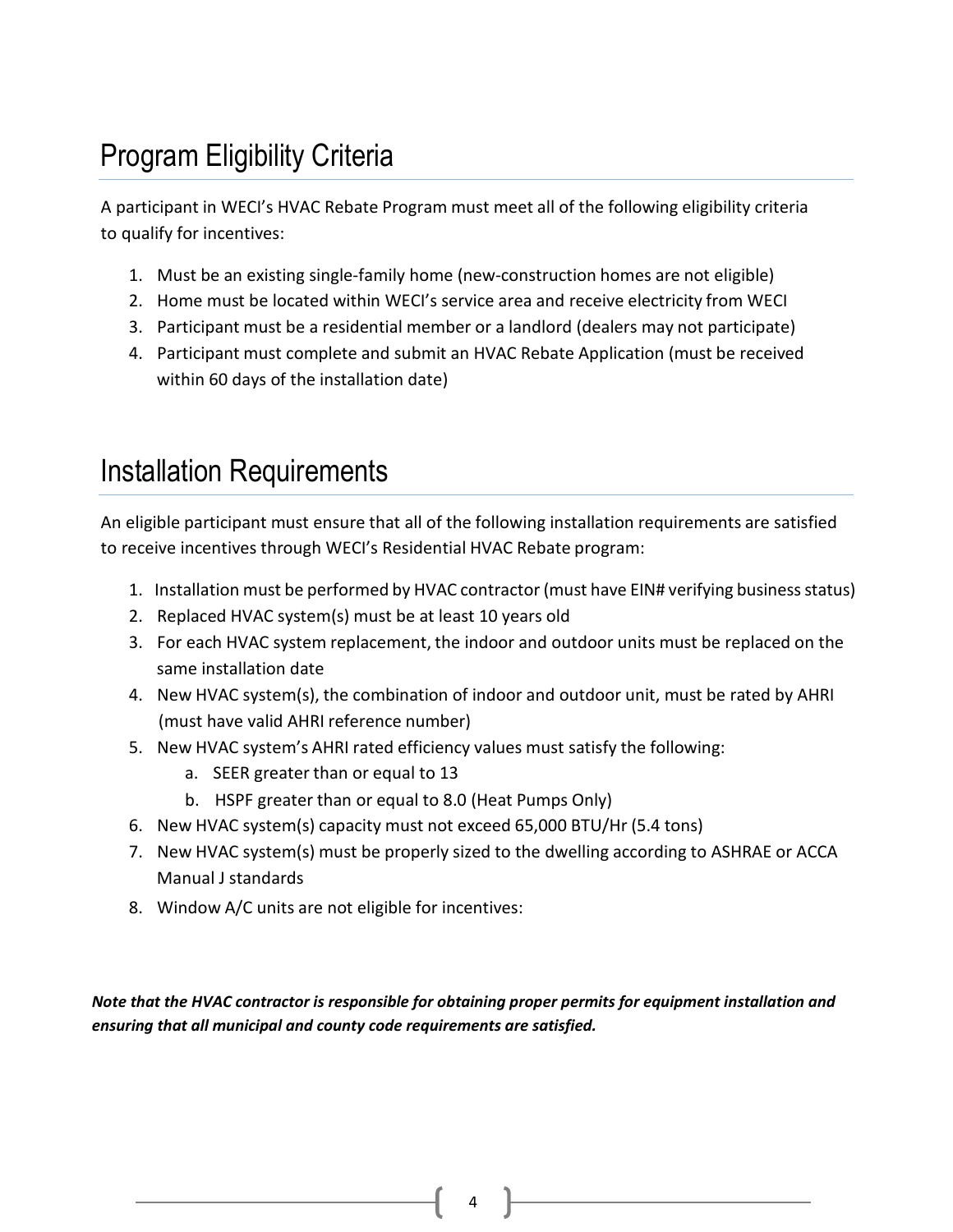# Participation Process

Participating in WECI's Residential HVAC Rebate Program is simple. The steps that are required to participate are outlined below. Members may choose to have their application submitted by their HVAC contractor by providing a completed Member Authorization Form. The contractor will be required to submit the form as specified in the participation process.

#### **Step 1: Licensed HVAC contractor installs eligible HVAC system(s)**

Member may select any HVAC contractor, that is registered as a valid business with the State of Kansas, to perform the system installation. It is ideal for the HVAC contractor to be aware of all program and installation requirements prior to performing the installation.

#### **Step 2: Participant or HVAC contractor completes rebate application**

After the HVAC system is installed, the applicant or contractor can download the Residential HVAC Rebate Program manual and complete a rebate application by visiting www[.weci.net.](http://www.weci.net/content/energy-efficiency-rebates) Applicants and their contractors may also call WECI to request a copy of the documents.

The applicant will be required to provide the following types of information within the online rebate application form:

- Member information (including WECI account number)
- HVAC contractor information
- New HVAC system information
- Replaced HVAC system information
- Installation date
- Member's signature

#### *Note that the HVAC contractor will need to provide some of the required information. Refer to the [HVAC Rebate Program application f](http://weci.coopwebbuilder.com/sites/weci.coopwebbuilder.com/files/weci-hvac-rebate-application.pdf)orm to see all of the required information.*

#### **Step 3: Applicant or HVAC contractor submits rebate application and required documents online.**

- Participants must provide a copy of an [AHRI c](http://www.ahrinet.org/)ertificate for each HVAC system that was installed. Also, participants must include a copy of the installation invoice. The HVAC contractor will need to provide both of these documents to the participant.
- HVAC contractors submitting applications on behalf of their clients must provide a Member Authorization Form along with an AHRI certificate and copy of the installation invoice.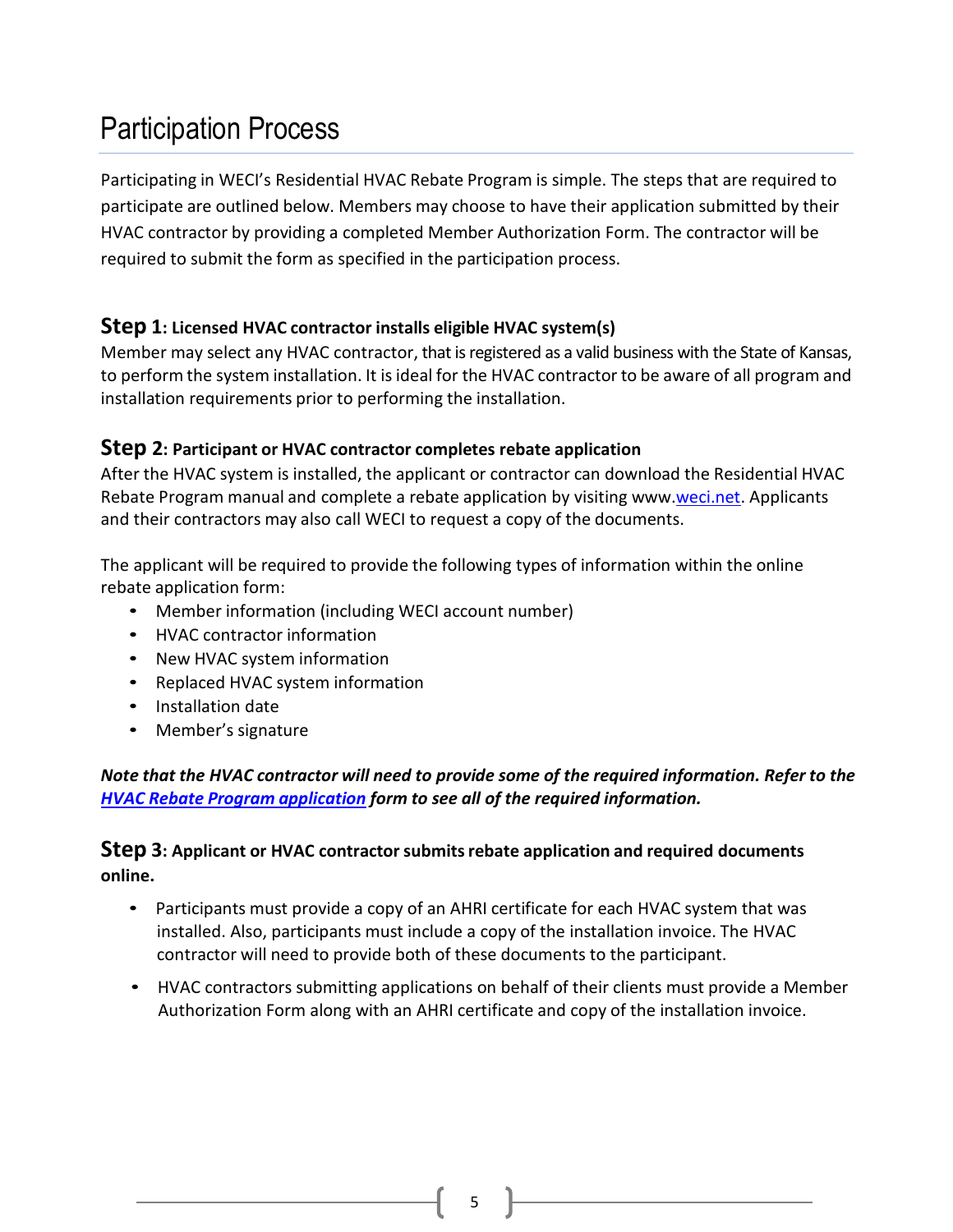Applicants or their contractors may submit their rebate application and required documents to any local office, via email or mail to the following:

Email to: rebate@weci.net Mail to: Wheatland Electric Cooperative, Inc. Residential HVAC Rebate Program Attn: Heather PO BOX 230 Scott City, KS 67871

The completed rebate application and required documents must be received within 60 days of the installation date.

#### **Step 4: WECI reviews rebate application**

Rebate applications will not be processed without all required documents.

WECI may choose to conduct a verification inspection to ensure that the HVAC system information was provided accurately.

#### **Step 5: WECI issues rebate check to member**

If the rebate application is approved, then WECI will issue a rebate check to the member within three to five weeks. If the house is being rented and the landlord has a WECI landlord account, then WECI will issue a rebate check to the landlord.

*Note that the date that the completed application is received will determine which rebate structure will be applied to the rebate request. For example, completed applications that are received after December 31 for installations completed during the previous calendar year will be paid under the rebate structure of the following program year.* 

# Required Documents

All required documents must be received within 60 days of the installation date. All required documents can be downloaded from the WECI website. Participants may also call WECI to request a copy of the required documents. The applicant or authorized contractor must submit the following documents to WECI:

- Completed HVAC Rebate Application signed
- Contractor installation invoice signed and dated
	- o Should be provided by HVAC contractor
- AHRI Certificate for each HVAC system installed
	- o Should be provided by HVAC contractor
- Member Authorization Form
	- $\circ$  Should be provided by participant<sup>1</sup>
		- $6 \quad \parallel$